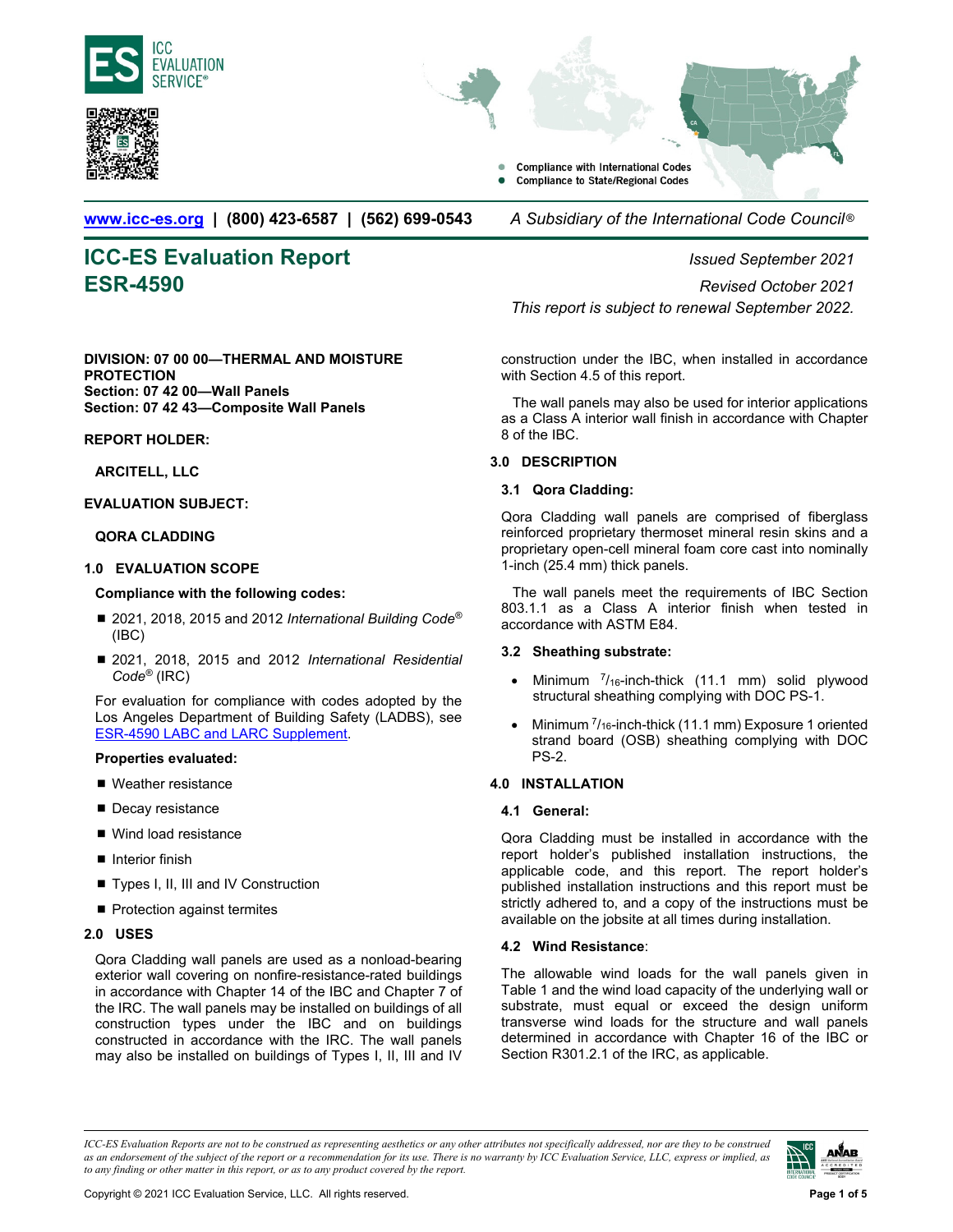#### **4.3 Installation**:

Qora Cladding wall panels must be installed over a substrate capable of withstanding the imposed positive and negative design loads. The sheathing substrate must be fastened to the wall framing in accordance with the applicable code, taking into account the transverse wind loads it will be subjected to in use. The substrate must be covered with an approved water-resistive barrier where required by code.

Qora Cladding must be fastened to sheathing substrates at wall panels fastening locations with minimum No. 8 by 15/8-inch long self-drilling flat head screws spaced 24 inches o.c. Fasteners must be of sufficient length to penetrate the backside of the sheathing a minimum  $\frac{3}{4}$  inch (19.1 mm). Fastening must be in accordance with Table 1 to withstand the allowable positive and negative transverse wind loads. ESR-4590

#### **4.4 Interior Applications:**

When installed on the interior of buildings, the wall panels must be installed in accordance with Section 4.3 of this report.

#### **4.5 Exterior Walls of Types I through IV Construction:**

When the exterior wall is sheathed with fire retardant treated wood sheathing, the wall panels may be used on the exterior side of exterior walls on buildings of Types I, II, III or IV construction that are not greater than 40 feet (12.2 m) in height above grade in accordance with Exception 2 of the 2021, 2018 and 2015 IBC Section 2613.5 (2012 IBC Section 2612.5). Fireblocking complying with IBC Section 718.2 must be installed. The wall panels must not exceed 10 percent of the wall area when the fire separation distance is 5 feet (1524 mm) or less.

#### **4.6 Termite Resistance:**

The wall panels have been evaluated for use in areas subject to subterranean termites, including Formosan termites and resist attack by fungal decay. Locations requiring protection from termites are described in 2021, 2018 and 2015 IBC Section 2603.8 [2012 IBC Section 2603.9] or IRC Section R318.

#### **5.0 CONDITIONS OF USE**

The Qora Cladding wall panels described in this report comply with, or are suitable alternatives to what is specified in, those codes listed in Section 1.0 of this report, subject to the following conditions:

- **5.1** Installation must comply with this report, the manufacturer's published installation instructions, and applicable code. If there is a conflict between the manufacturer's published installation instructions and this report, this report governs.
- **5.2** Exterior walls must be braced or sheathed to resist racking loads with approved materials in accordance with the requirements of the applicable code.
- **5.3** The maximum allowable wind pressure for Qora Cladding is shown in Table 1.
- **5.4** A water resistive barrier complying with 2021 and 2018 IBC Section 1403.2 [2015 and 2012 IBC Section 1404.2] must be installed behind the wall panels.
- **5.5** Fireblocking complying with IBC Section 718.2.6 must be installed when the wall panels are installed on building of Types I, II, III and IV construction.
- **5.6** The wall panels must not exceed 10 percent of the wall area on building of Types I, II, III and IV construction when the fire separation distance is 5 feet (1524 mm) or less.
- **5.7** Qora Cladding wall panels are manufactured in Sugarcreek, Ohio under a quality control program with inspections by ICC-ES.

#### **6.0 EVIDENCE SUBMITTED**

- **6.1** Data in accordance with the ICC-ES Acceptance Criteria for Polymer-based, Polymer-modified and High-pressure Laminate Exterior and Interior Wall Cladding (AC92), dated December 2013 (editorially revised August 2021).
- **6.2** Data in accordance with NFPA 268, Standard Test Method for Determining Ignitibility of Exterior Wall Assemblies Using a Radiant Heat Energy Source.
- **6.3** Data in accordance with AWPA E1, Standard Method for Laboratory Evaluation to Determine Resistance to Subterranean Termites.
- **6.4** Data in accordance with ASTM D1413, Standard Test Method for Wood Preservatives by Laboratory Soil-Block Cultures.

#### **7.0 IDENTIFICATION**

- **7.1** Product labeling shall include, the name of the report holder or listee, and the ICC-ES mark of conformity. The listing or evaluation report number (ICC-ES ESR-4590) may be used in lieu of the mark of conformity. Product labeling shall include, the name of the report holder or listee (Arcitell, LLC), and the ICC-ES mark of conformity. The listing or evaluation report number (ICC-ES ESR-4590) may be used in lieu of the mark of conformity.
- **7.2** The report holder's contact information is the following:

**ARCITELL, LLC 750 EDELWEISS DRIVE NE SUGARCREEK, OHIO 44681 (301) 223-2266 www.arcitell.com** 

| <b>MAXIMUM</b><br><b>FASTENERS/SUPPORT/SPAN</b><br><b>SPACING</b><br>(inches) | ALLOWABLE TRANSVERSE LOAD<br>(psf) |                 |
|-------------------------------------------------------------------------------|------------------------------------|-----------------|
|                                                                               | <b>Positive</b>                    | <b>Negative</b> |
| 24                                                                            | 101                                | 13              |
|                                                                               |                                    |                 |

#### **TABLE 1—MAXIMUM FASTENER SPACING AND ALLOWABLE TRANSVERSE LOADS**

For **SI:** 1 inch =25.4, 1 psf = 47.09 N/m2

 $^1$ Maximum allowable transverse wind load capacity determined in accordance with ASTM E330.

<sup>1</sup>Maximum allowable transverse wind load capacity determined in accordance with ASTM E330.<br><sup>2</sup>Fastener length shall be sufficient to penetrate back side of wood sheathing a minimum of ¾ inch into backside of sheathing.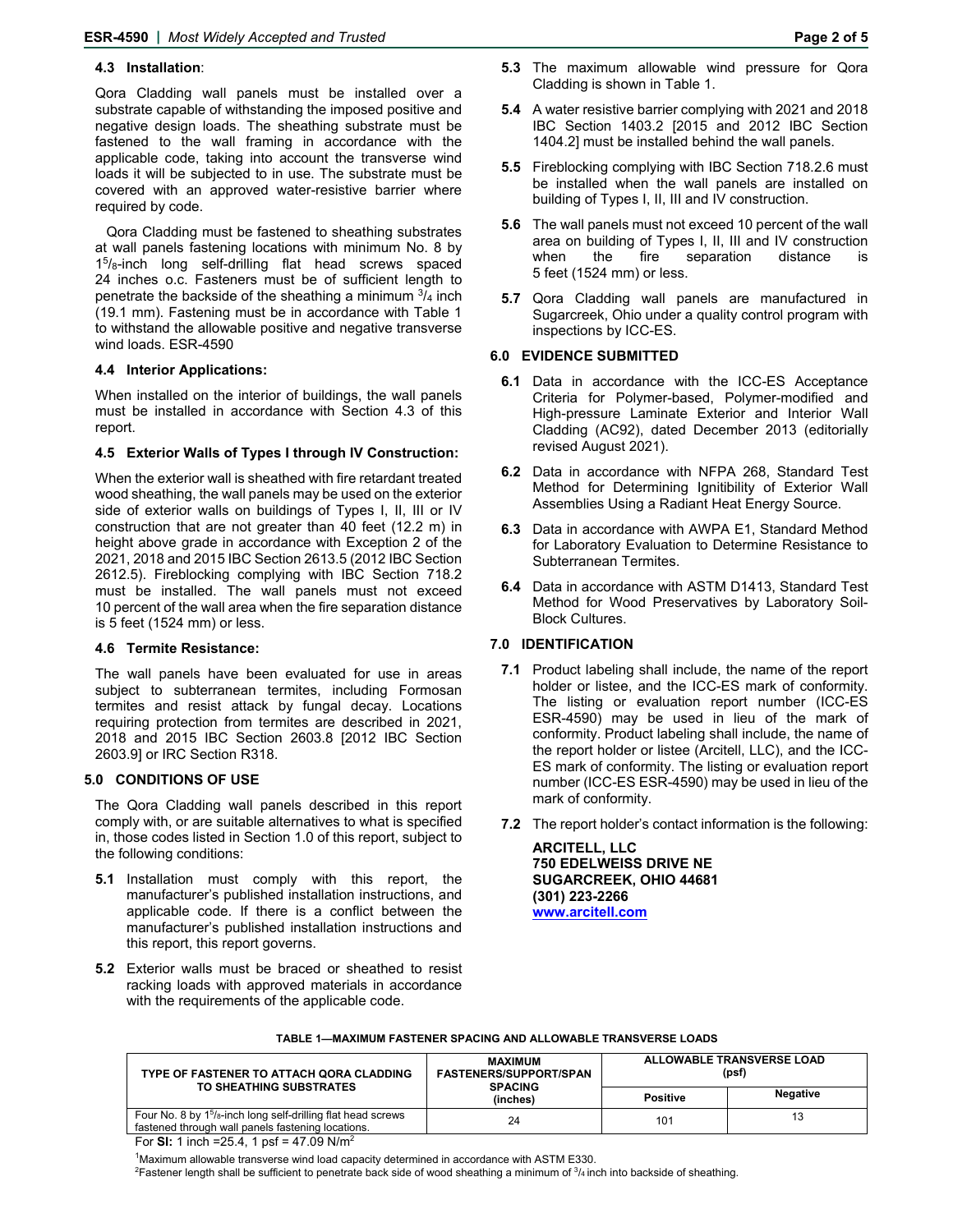<span id="page-2-0"></span>

# **ICC-ES Evaluation Report ESR-4590 LABC and LARC Supplement**

*Issued September 2021 Revised October 2021 This report is subject to renewal September 2022.* 

**www.icc-es.org | (800) 423-6587 | (562) 699-0543** *A Subsidiary of the International Code Council ®*

**DIVISION: 00 00 00— THERMAL AND MOISTURE PROTECTION Section: 07 42 00—Wall Panels Section: 07 42 43—Composite Wall Panels** 

**REPORT HOLDER:** 

**ARCITELL, LLC** 

**EVALUATION SUBJECT:** 

#### **QORA CLADDING**

#### **1.0 REPORT PURPOSE AND SCOPE**

#### **Purpose:**

The purpose of this evaluation report supplement is to indicate that Qora Cladding, described in ICC-ES evaluation report [ESR-4590,](#page-0-0) has also been evaluated for compliance with the codes noted below as adopted by the Los Angeles Department of Building and Safety (LADBS).

#### **Applicable code edition***s***:**

- 2020 *City of Los Angeles Building Code* (LABC)
- 2020 *City of Los Angeles Residential Code* (LARC)

#### **2.0 CONCLUSIONS**

The Qora Cladding, described in Sections 2.0 through 7.0 of the evaluation report [ESR-4590,](#page-0-0) complies with the LABC Chapters 8 and 14*,* and the LARC Chapter R7, and is subject to the conditions of use described in this supplement.

### **3.0 CONDITIONS OF USE**

The Qora Cladding described in this evaluation report supplement must comply with all of the following conditions:

- All applicable sections in the evaluation report **ESR-4590**.
- The design, installation, conditions of use and identification of the Qora Cladding is in accordance with the 2018 *International Building Code*® (IBC) provisions noted in the evaluation report [ESR-4590.](#page-0-0)
- The design, installation and inspection are in accordance with additional requirements of LABC Chapters 16 and 17, as applicable.
- Under the LARC, an engineered design in accordance with LARC Section R301.1.3 must be submitted.

This supplement expires concurrently with the evaluation report, issued September 2021 and revised October 2021.

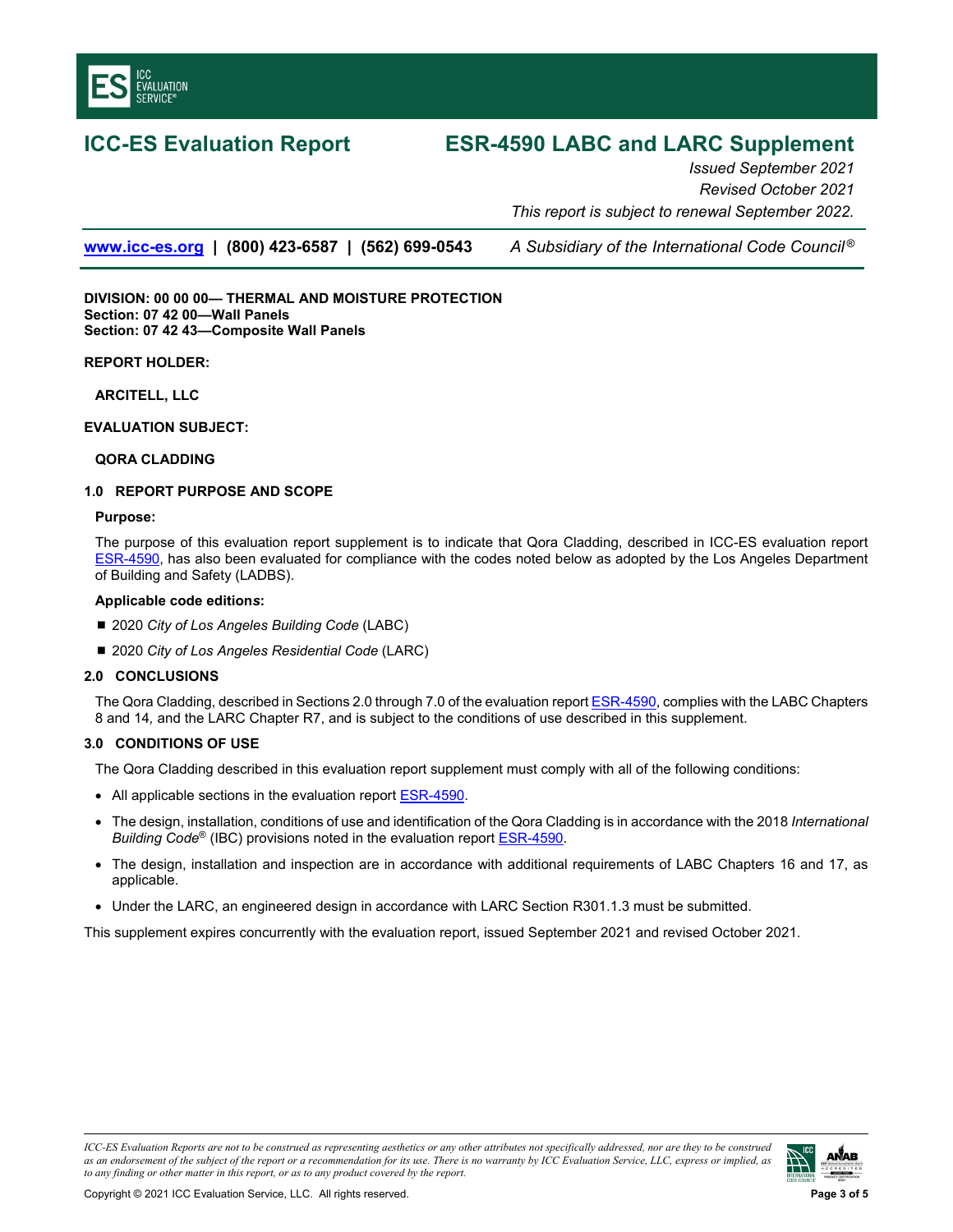

# **ICC-ES Evaluation Report ESR-4590 CBC and CRC Supplement**

*Issued September 2021 Revised October 2021 This report is subject to renewal September 2022.* 

**www.icc-es.org | (800) 423-6587 | (562) 699-0543** *A Subsidiary of the International Code Council ®*

**DIVISION: 07 00 00—THERMAL AND MOISTURE PROTECTION Section: 07 42 00—Wall Panels Section: 07 42 43—Composite Wall Panels** 

**REPORT HOLDER:** 

**ARCITELL, LLC** 

**EVALUATION SUBJECT:** 

#### **QORA CLADDING**

### **1.0 REPORT PURPOSE AND SCOPE**

#### **Purpose:**

The purpose of this evaluation report supplement is to indicate that Qora Cladding, described in ICC-ES evaluation report [ESR-4590,](#page-0-0) has also been evaluated for compliance with the code*s* noted below.

#### **Applicable code edition***(s)***:**

■ 2019 California Building Code<sup>®</sup> (CBC)

For evaluation of applicable chapters adopted by the California Office of Statewide Health Planning and Development (OSHPD) and Division of State Architect (DSA), see Sections 2.1.1 and 2.1.2 below.

■ 2019 California Residential Code<sup>®</sup> (CRC)

### **2.0 CONCLUSIONS**

#### **2.1 CBC:**

The Qora Cladding, described in Sections 2.0 through 7.0 of the evaluation report **ESR-4590**, complies with CBC Chapters 8 and 14, provided the design and installation are in accordance with the 2018 *International Building Code*® (IBC) provisions noted in the evaluation report and the additional requirements of 16 and 17, as applicable.

**2.1.1 OSHPD:** The applicable OSHPD Sections of the CBC are beyond the scope of this supplement.

**2.1.2 DSA:** The applicable DSA Sections of the CBC are beyond the scope of this supplement.

### **2.2 CRC:**

The Qora Cladding, described in Sections 2.0 through 7.0 of the evaluation report **ESR-4590**, complies with CRC Chapter 7, provided the design and installation are in accordance with the 2018 *International Residential Code*® (IRC) provisions noted in the evaluation report.

This supplement expires concurrently with the evaluation report, issued September 2021 and revised October 2021.